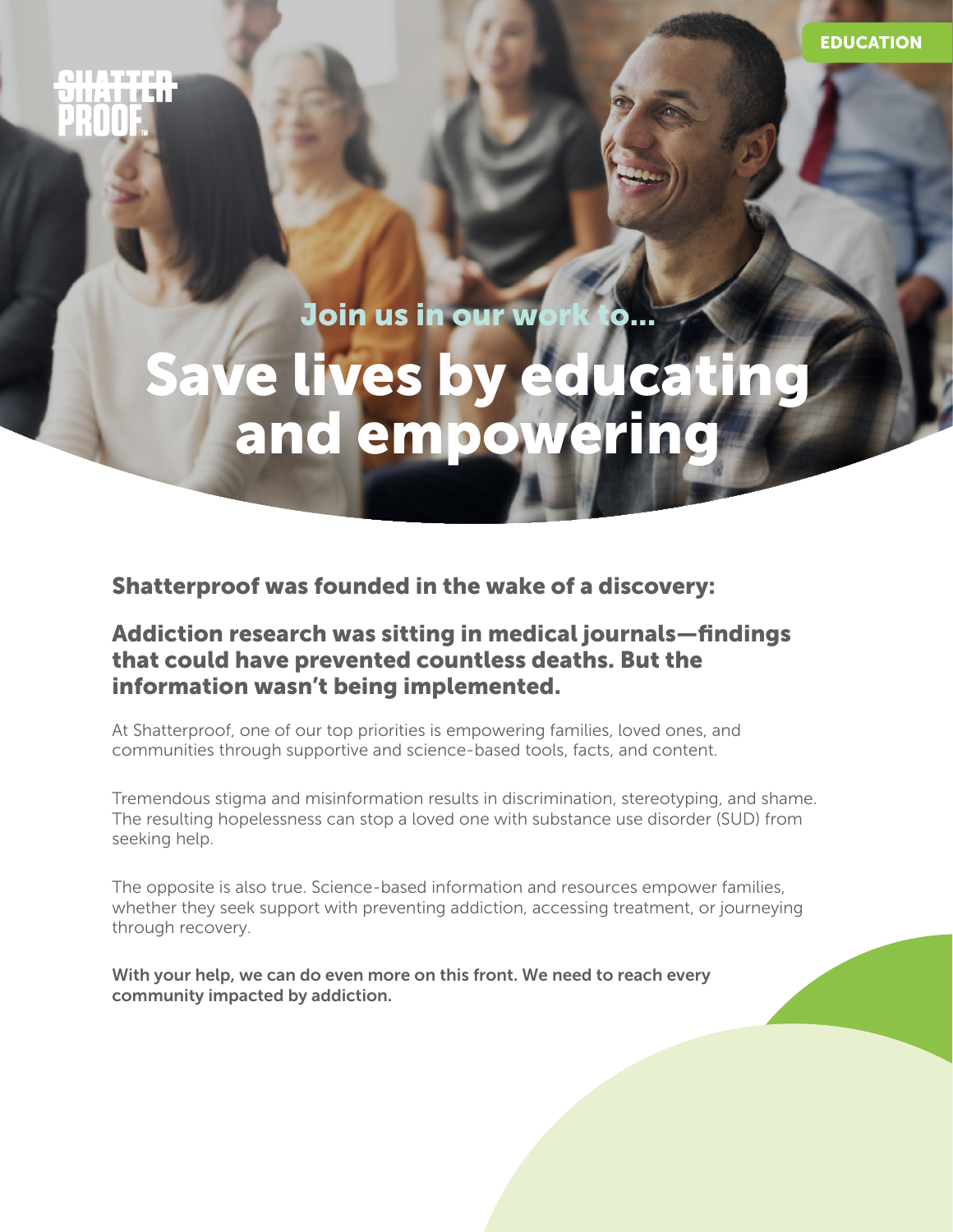## Our Robust Website A Place to Learn:

Since March 2021, more than 500,000 people have accessed Shatterproof's newly launched [website](https://www.shatterproof.org) to seek the information and support they need to prevent and treat addiction.

- The ["Learn" section](https://www.shatterproof.org/learn) attracts some of the highest traffic on our site. It includes in-depth information about addiction prevention, treatment, recovery, safety, and loss.
- The interactive ["Find Help" section](https://www.shatterproof.org/find-help) offers tools and resources to assist individuals and loved ones seeking support.
- The ["National Addiction Memorial" section](https://www.shatterproof.org/nationalmemorial) is a place where thousands of families honor lost loved ones, share their stories, and feel less alone.

*With your support we can invest in promotional campaigns to reach the more than 40 million individuals with substance use disorder, and their families, about accessing the useful and potentially life-saving tools and content on the [website](https://www.shatterproof.org).*

*We can also enhance learning by adding content about new topics and making current content interactive with videos, surveys, and more.* 

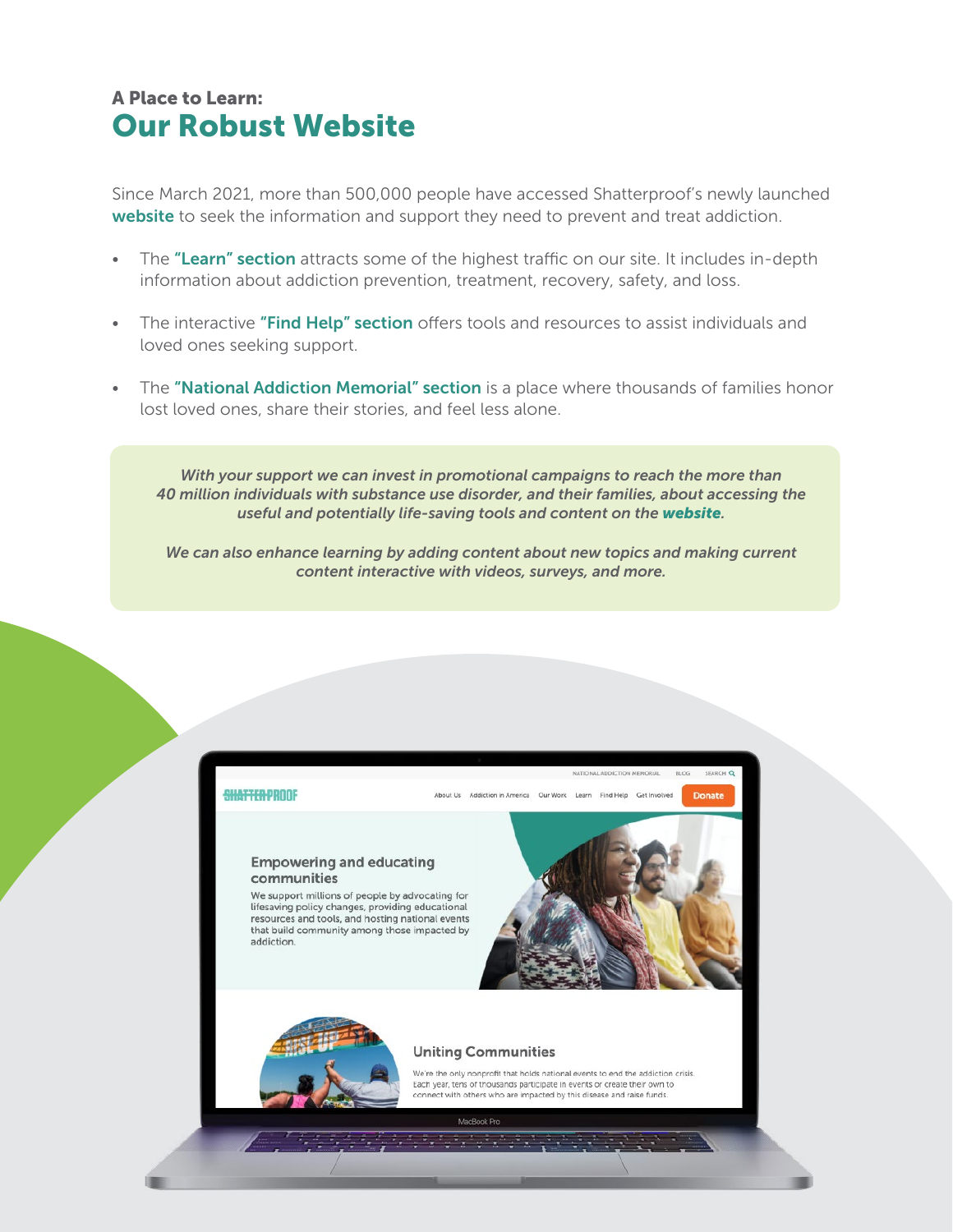## Our Innovative Education Tool A Way to Learn:

[Shatterproof Just Five](https://justfive.org) is an online learning tool for general addiction education. Anonymous, self-paced, and mobile-enabled, it offers fiveminute lessons that can transform lives.

Participants learn the risk factors for addiction, how to protect themselves and those they care about, and how to identify the signs of addiction and help those in need.



- Learners who committed more than three minutes to the training stay an average of 14 minutes per session, indicating that the content is both engaging and relevant.
- In the two years since launch, more than 38,000 people have participated in **Shatterproof [Just Five](https://justfive.org)** through their employer, community-based organizations, or local governments.

**[Shatterproof Just Five](https://justfive.org)** has shown statistically significant\* impact in changes for program participants in understanding important addiction concepts:

| <b>Topic Area*</b>      | <b>Statement</b> (Agree/Disagree)                                                       | <b>Agree Before</b><br><b>Survey</b> | <b>Agree After</b><br><b>Survey</b> |
|-------------------------|-----------------------------------------------------------------------------------------|--------------------------------------|-------------------------------------|
| <b>Helping</b>          | I know how to help if I suspect someone<br>is addicted to drugs or alcohol.             | 39%                                  | 82%                                 |
| <b>Diagnosis</b>        | I feel confident I could recognize the<br>signs of drug or alcohol addiction.           | 52%                                  | 87%                                 |
| <b>Prevention</b>       | I know ways to reduce the risk of addiction.                                            | 53%                                  | 87%                                 |
| <b>Stigma Reduction</b> | People who are addicted to drugs and<br>alcohol are (not) at fault for their addiction. | 61%                                  | 80%                                 |

*\*To test for significance, a Mann Whitney U test was utilized*

*With your support, we can replicate [Shatterproof Just Five](https://justfive.org) on our website—enabling us to provide the training to a wider consumer audience, so we can reach more people and change even more lives.*